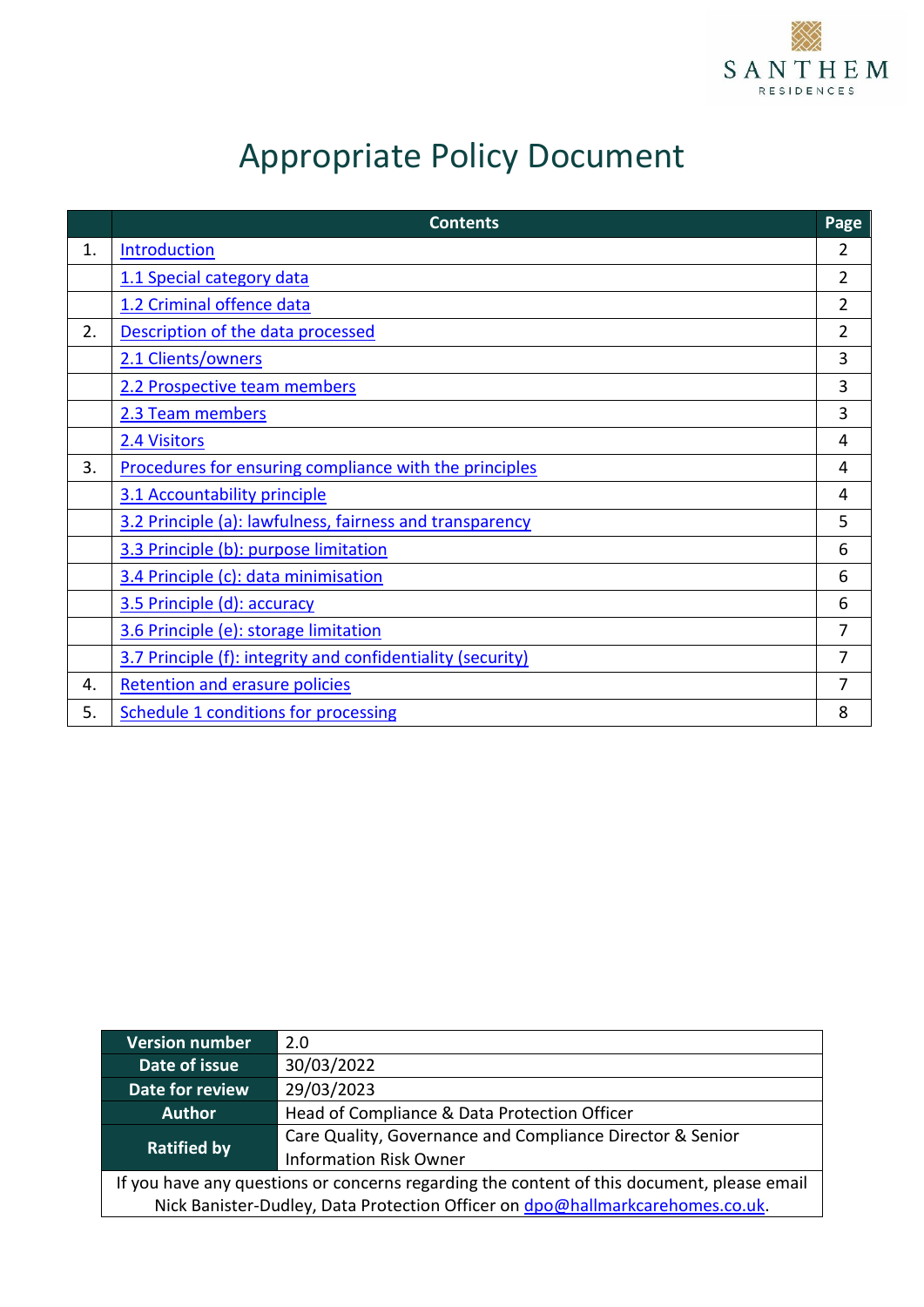

#### <span id="page-1-0"></span>**1. Introduction**

The Data Protection Act 2018 (DPA 2018) outlines the requirement for an Appropriate Policy Document (APD) to be in place when processing special category and criminal offence data under certain specified conditions.

Almost all of the substantial public interest conditions in Schedule 1, Part 2 of the DPA 2018, plus the condition for processing employment, social security and social protection data, require us to have an APD in place. (in line with Schedule 1 paragraphs  $1(1)(b)$  and 5).

This document demonstrates that the processing of special category and criminal offence data based on these specific Schedule 1 conditions is compliant with the requirements of the UK General Data Protection Regulation (UK GDPR) Article 5 principles. It also outlines our retention policies with respect to this data.

#### <span id="page-1-1"></span>**1.1 Special category data**

Article 9 of the UK GDPR defines special category data as:

- personal data revealing racial or ethnic origin;
- personal data revealing political opinions;
- personal data revealing religious or philosophical beliefs;
- personal data revealing trade union membership;
- genetic data;
- biometric data (where used for identification purposes);
- data concerning health;
- data concerning a person's sex life; and
- data concerning a person's sexual orientation.

#### <span id="page-1-2"></span>**1.2 Criminal offence data**

Article 10 of the UK GDPR applies to personal data relating to criminal convictions and offences. To process criminal offence data, organisations must either:

- process the data in an official capacity; or
- meet a specific condition in Schedule 1 of the Data Protection Act 2018 and comply with the additional safeguards set out in that Act.

#### <span id="page-1-3"></span>**2. Description of the data processed**

Santhem Residences (Shenfield) Limited processes special category data relating to:

- Clients/owners
- Prospective team members
- Team members
- Visitors

We do not process criminal offence data regarding any data subject.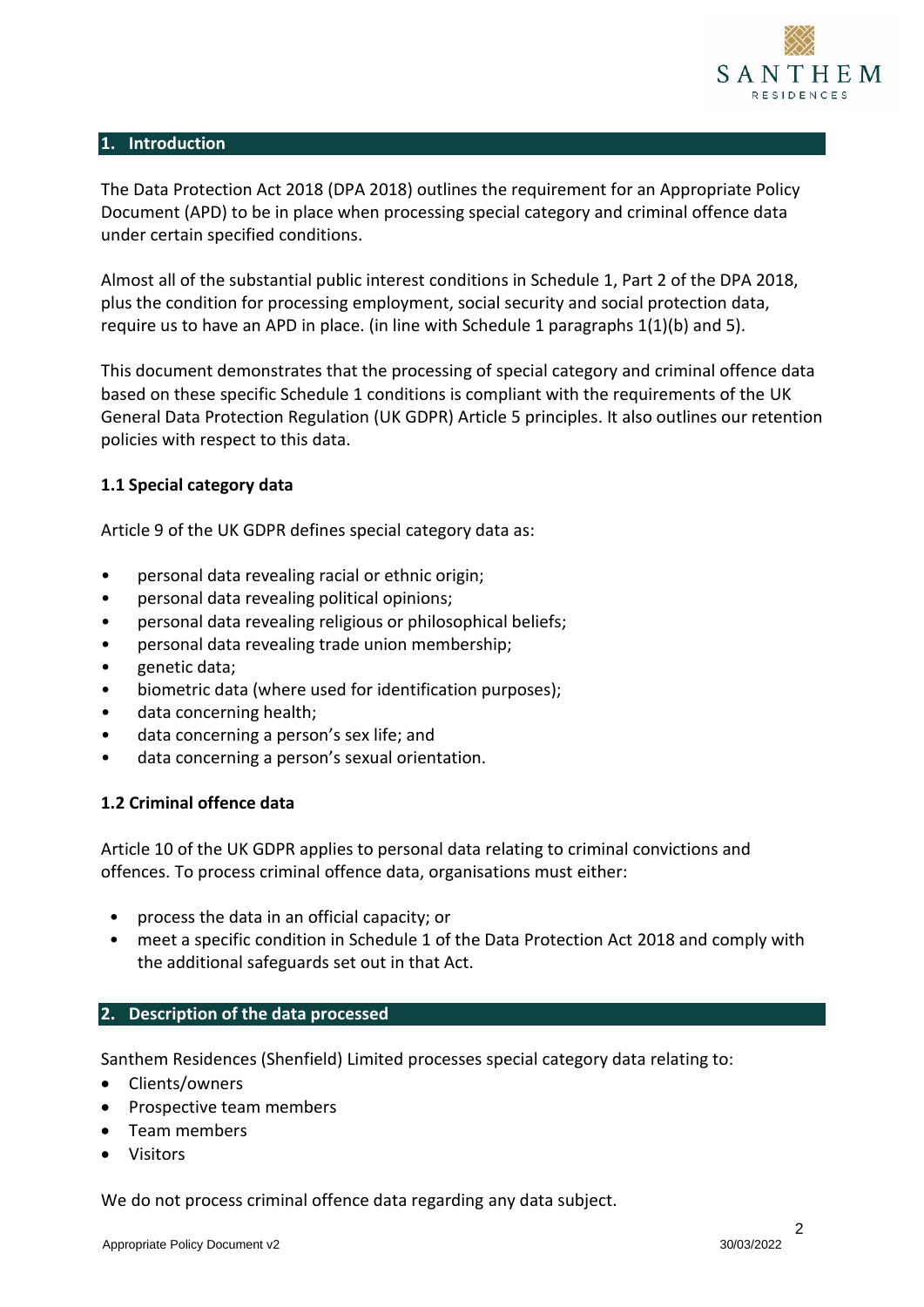

As required by Article 30 of the UK GDPR, Santhem Residences (Shenfield) Limited maintains a record of our processing activities. This is reviewed annually as a minimum, or sooner if we have changed our processing activities.

Data subjects are informed of our processing activities via privacy notices/policies:

- The Privacy Notice for current team members can be accessed via the Hallmark e-learning portal and our website.
- The Privacy Policy for all other data subjects (including prospective team members, residents, relatives, supporters, friends, suppliers, website visitors and enquirers), can be accessed via our website.

## <span id="page-2-0"></span>**2.1 Clients/owners**

Santhem Residences (Shenfield) Limited provides assisted living facilities to clients/owners. We process data relating to any accident or incident which takes place on our premises, in line with legal requirements. We share this data with relevant government departments and regulators, as well as insurers and legal professionals.

## <span id="page-2-1"></span>**2.2 Prospective team members**

We process the special category data about our prospective team members that is necessary to fulfil our legal and contractual obligations as an employer/business. Each prospective team member completes a medical questionnaire, which helps us assess the support we need to offer in terms of their health or disabilities. Information on race and ethnicity is collected to monitor diversity within the organisation. We also collect data relating to a team member's right to work in the UK, in order to meet the relevant legislation.

# <span id="page-2-2"></span>**2.3 Team members (including internal contractors)**

We process the special category data about our team members and internal contractors that is necessary to fulfil our legal and contractual obligations as an employer/business. Each team member completes a medical questionnaire, which helps us assess the support we need to offer in terms of their health or disabilities. Health information is also retained to meet our legal obligations in respect of team member's fitness to return to work after absence due to sickness, as well as entitlement to state benefits. Information on race, ethnicity and sexual orientation is collected to monitor diversity within the organisation. We also collect data relating to a team member's right to work in the UK, in order to meet the relevant legislation. We share this data with relevant government departments and regulators, as well as insurers and legal professionals.

We also process data relating to any accident or incident which takes place on our premises, in line with legal requirements. We share this data with relevant government departments and regulators, as well as insurers and legal professionals.

We also collect details of whether a team member belongs to a trade union. This is only shared with us, by team members, as part of formal human resource processes.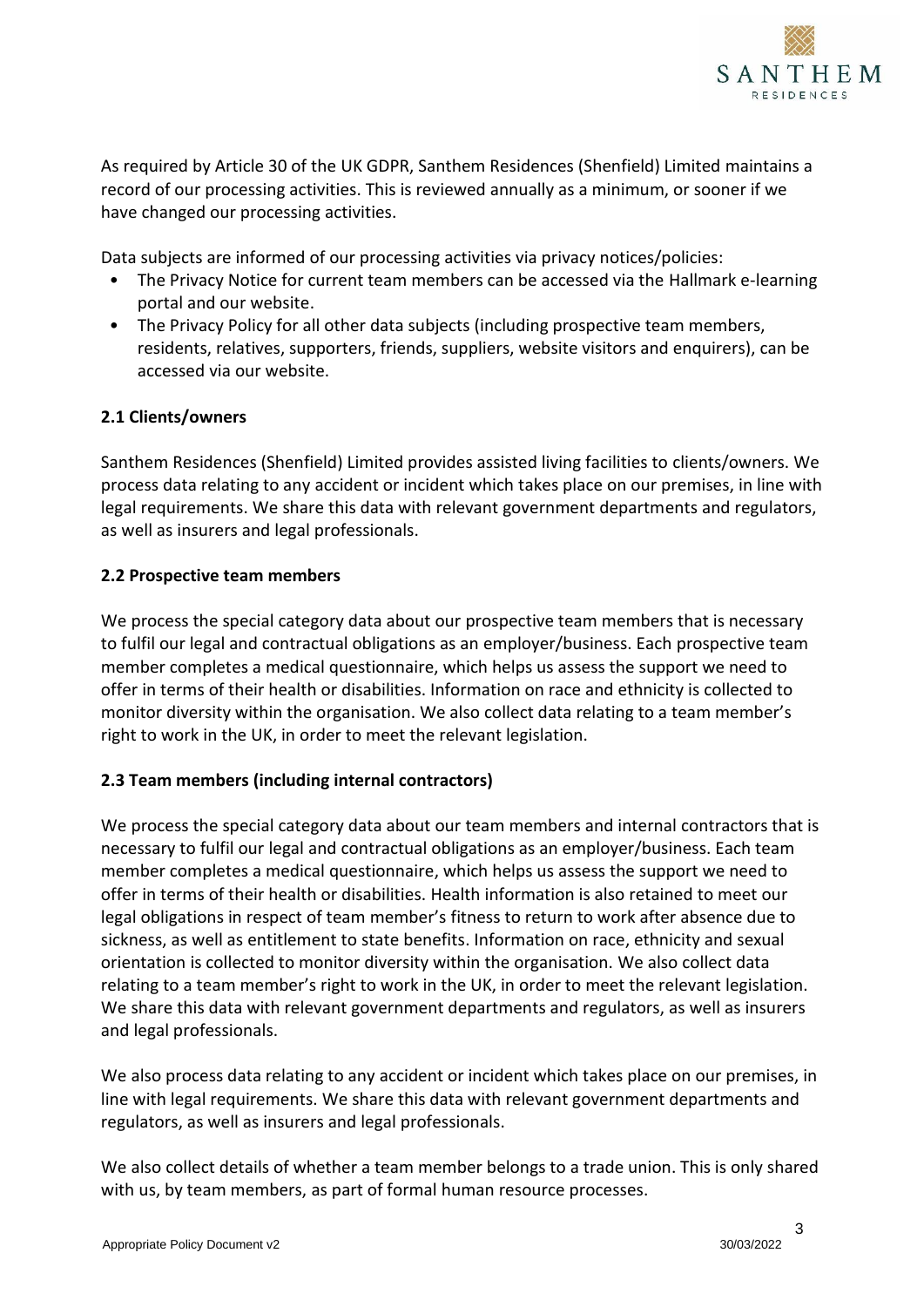

## <span id="page-3-0"></span>**2.4 Visitors**

We process data relating to any accident or incident which takes place on our premises, in line with legal requirements. We share this data with relevant government departments and regulators, as well as insurers and legal professionals.

#### <span id="page-3-1"></span>**3. Procedures for ensuring compliance with the principles**

The points below briefly explain how Santhem Residences (Shenfield) Limited processes special category and criminal offence data in compliance with the principles of the UK GDPR.

#### <span id="page-3-2"></span>**3.1 Accountability principle**

Santhem Residences (Shenfield) Limited has opted to appoint a Data Protection Officer (DPO), even though this is not required under the legislation. The DPO is registered with the Information Commissioner's Office (ICO).

The DPO highlights any key data protection risks at the quarterly Risk Management Group meeting. The DPO submits a detailed report to this Group, quarterly.

#### **3.1.1 Do we maintain appropriate documentation of our processing activities?**

A record of processing is maintained and updated when there are changes to our processing activities. The relevant privacy notices are then changed in light of this. In addition to this, we also maintain a number of data protection logs:

- Legitimate interest assessment log
- A log recording changes to the record of processing
- Record of decisions log
- Data privacy impact assessment log
- Data processing agreement log
- Freedom of Information request log
- Record request log
- Personal data breach log
- Subject access request log

#### **3.1.2 Do we have appropriate data protection policies?**

We have a number of data protection policies:

- Bring your own device (BYOD) policy
- CCTV policy
- Consent for inclusion in marketing activities policies (for residents, team members and external stakeholders)
- Data and IT security policy
- Data protection/GDPR policy
- External storage and archiving policy
- Individual rights and data access policy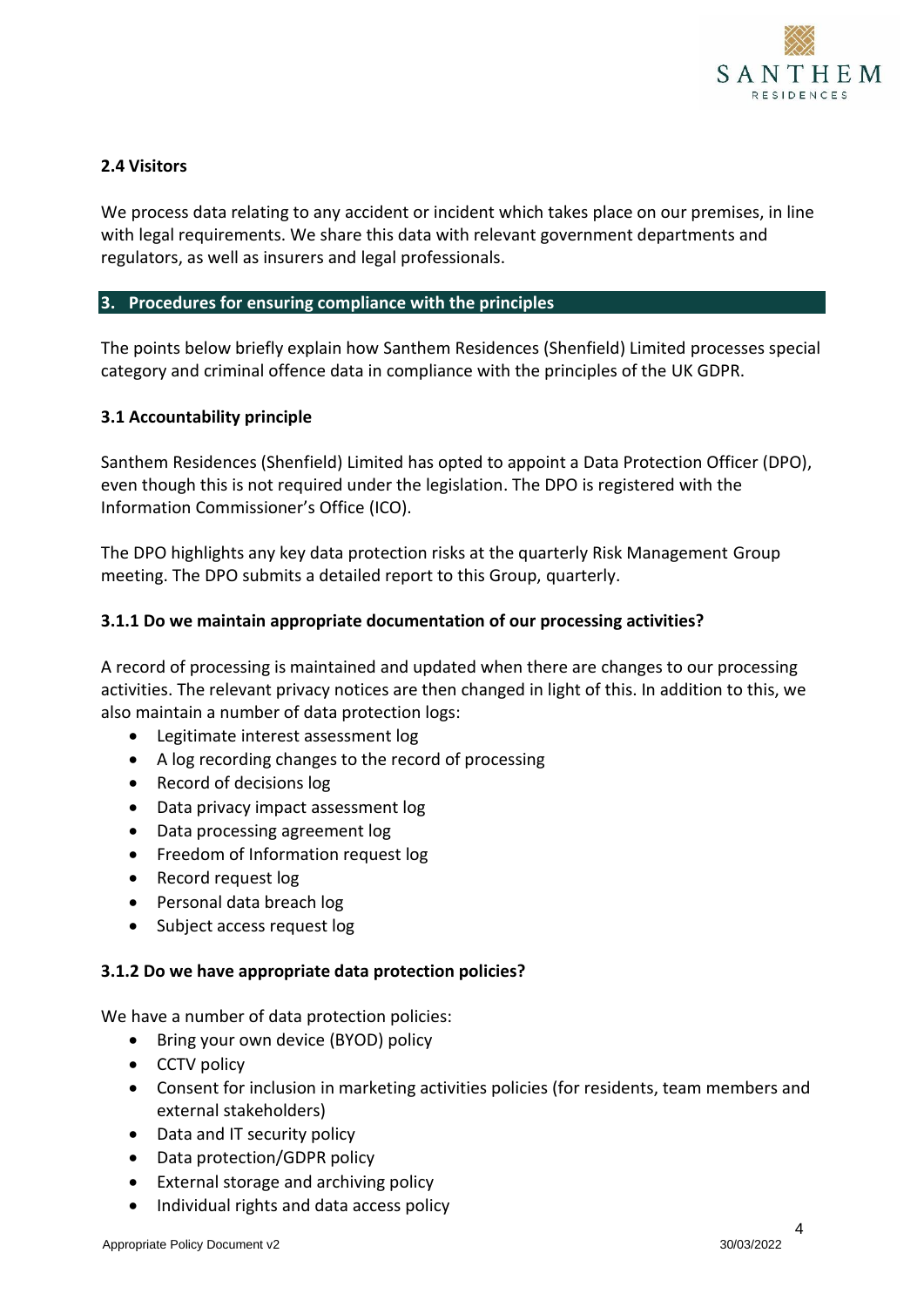

- Personal data breach policy
- Records management and retention policy

All are reviewed every 3 years, or sooner, if there is a change in legislation or best practice. Policies are developed by the DPO and ratified by the Senior Information Risk Owner. This role is held by the organisation's Care Quality, Governance and Compliance Director.

# **3.1.3 Do we carry out data protection impact assessments (DPIA) for uses of personal data that are likely to result in high risk to individuals' interests?**

Data controllers must conduct DPIAs ahead of high-risk processing. This requirement is detailed in our Data protection/GDPR policy. A DPIA will be conducted when we are implementing major system or business change programs involving the processing of personal data including:

- The use of new technologies (programs, systems or processes), or changing technologies (programs, systems or processes).
- Automated processing including profiling and automatic decision making.
- Large-scale processing of special categories of personal data or criminal convictions data.
- Large-scale, systematic monitoring of a publicly accessible area.

Our DPIAs will include:

- A description of the processing, its purposes and our legitimate interests, if appropriate.
- An assessment of the necessity and proportionality of the processing in relation to its purpose.
- An assessment of the risk to individuals.
- The risk mitigation measures in place and demonstration of compliance.

# **3.1.4 Technical and organisational measures in place to protect data.**

We have a number of technical and organisational measures in place to protect all data, including special category and criminal offence data. These are:

- A suite of data protection policies which detail company expectations on the processing, management and security of personal data. See [section 3.1](#page-3-2) for more information.
- Physical access security to buildings, rooms and cabinets containing personal data in the form of codes or locks.
- Password requirements for network and systems access.
- Email encryption system to ensure email communications containing personal data are secure.
- Antivirus and malware systems
- Annual GDPR audit to assess adherence to prescribed policies.
- Annual training (either e-learning or face to face) which provides information to team members on how to handle data securely.

#### <span id="page-4-0"></span>**3.2 Principle (a): lawfulness, fairness and transparency**

We have identified an appropriate lawful basis, and a further Schedule 1 condition, for

5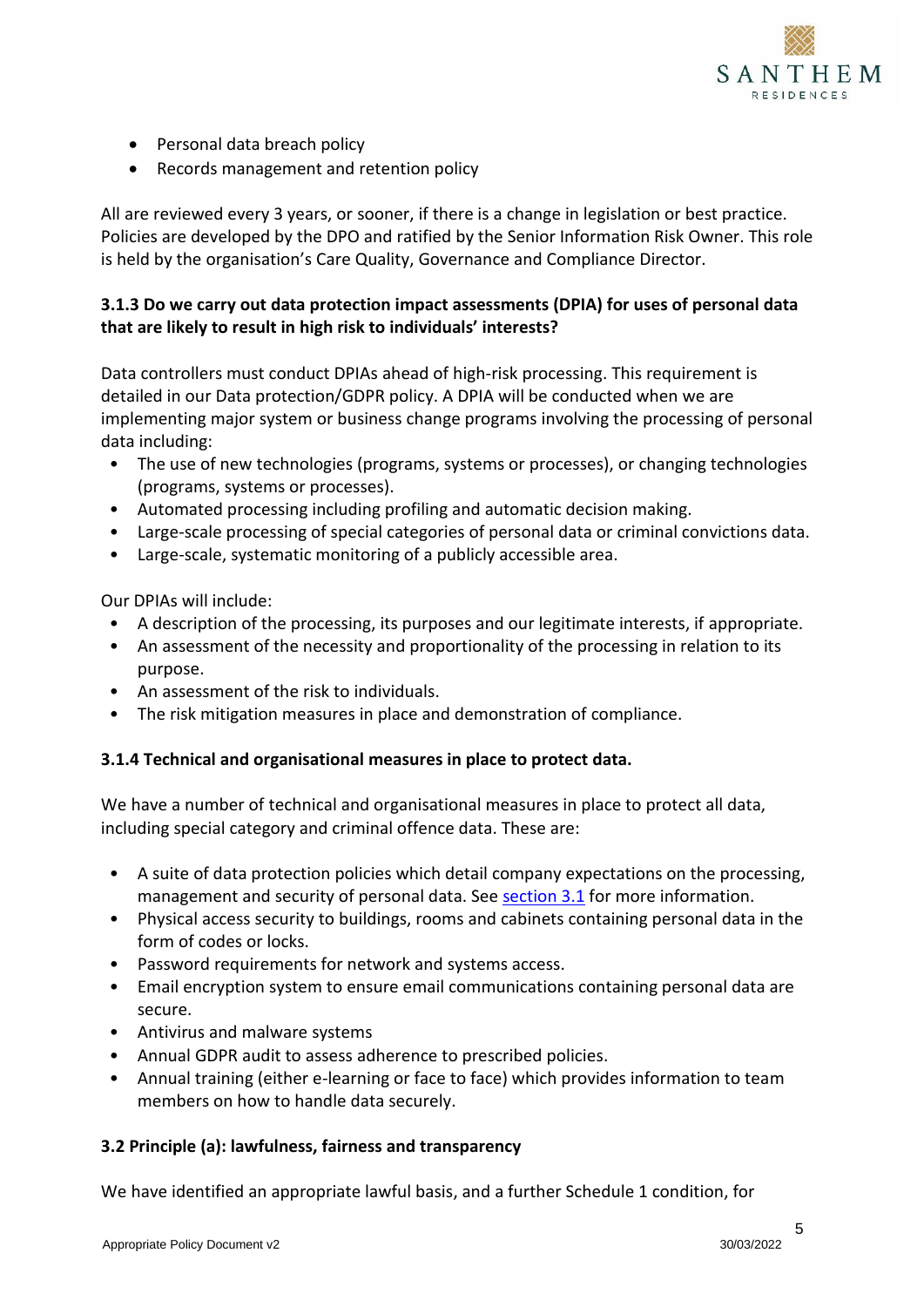

processing special category and criminal offence data. These are detailed in [section 5](#page-7-0) of this document.

We make appropriate privacy information available with respect to the special category and criminal offence data we process:

- Privacy and fair processing notice for current team members is available on the Hallmark e-learning portal and our website.
- The Privacy Policy for all other data subjects (including prospective team members, residents, relatives, supporters, friends, suppliers, website visitors and enquirers), can be accessed via our website.

These notices/policies provide accurate information on when we collect the special category or criminal offence data. They detail why this data is needed and the rights that data subjects have in relation to this.

# <span id="page-5-0"></span>**3.3 Principle (b): purpose limitation**

We have clearly identified our purpose(s) for processing special category and criminal offence data. We have included appropriate details of these purposes in our privacy information for data subjects.

If we plan to use personal data for a new purpose (other than a legal obligation or function set out in law), we will check that this is compatible with our original purpose or get specific consent for the new purpose.

#### <span id="page-5-1"></span>**3.4 Principle (c): data minimisation**

We only collect the special category or criminal offence data we actually need for our specified purposes. We have the sufficient amount of this data to ensure that we can properly fulfil the identified purposes.

#### <span id="page-5-2"></span>**3.5 Principle (d): accuracy**

Data is reviewed regularly to ensure that it is still accurate, where relevant. The frequency of this review depends on the data being processed. For example, care plan documentation is reviewed monthly and evaluated biannually (in England) or quarterly (in Wales), and criminal record checks are renewed every 3 years. Policies and procedures are in place which state the organisation's expectations with regards to maintaining the accuracy of data.

If data is inaccurate, data subjects can request that this is rectified. How data subjects can invoke their right to rectification is detailed in our Individual Rights and Data Access policy. A copy of which is available on our website. Where data has been rectified, we will keep a record of the mistake and ensure lessons are learnt following this.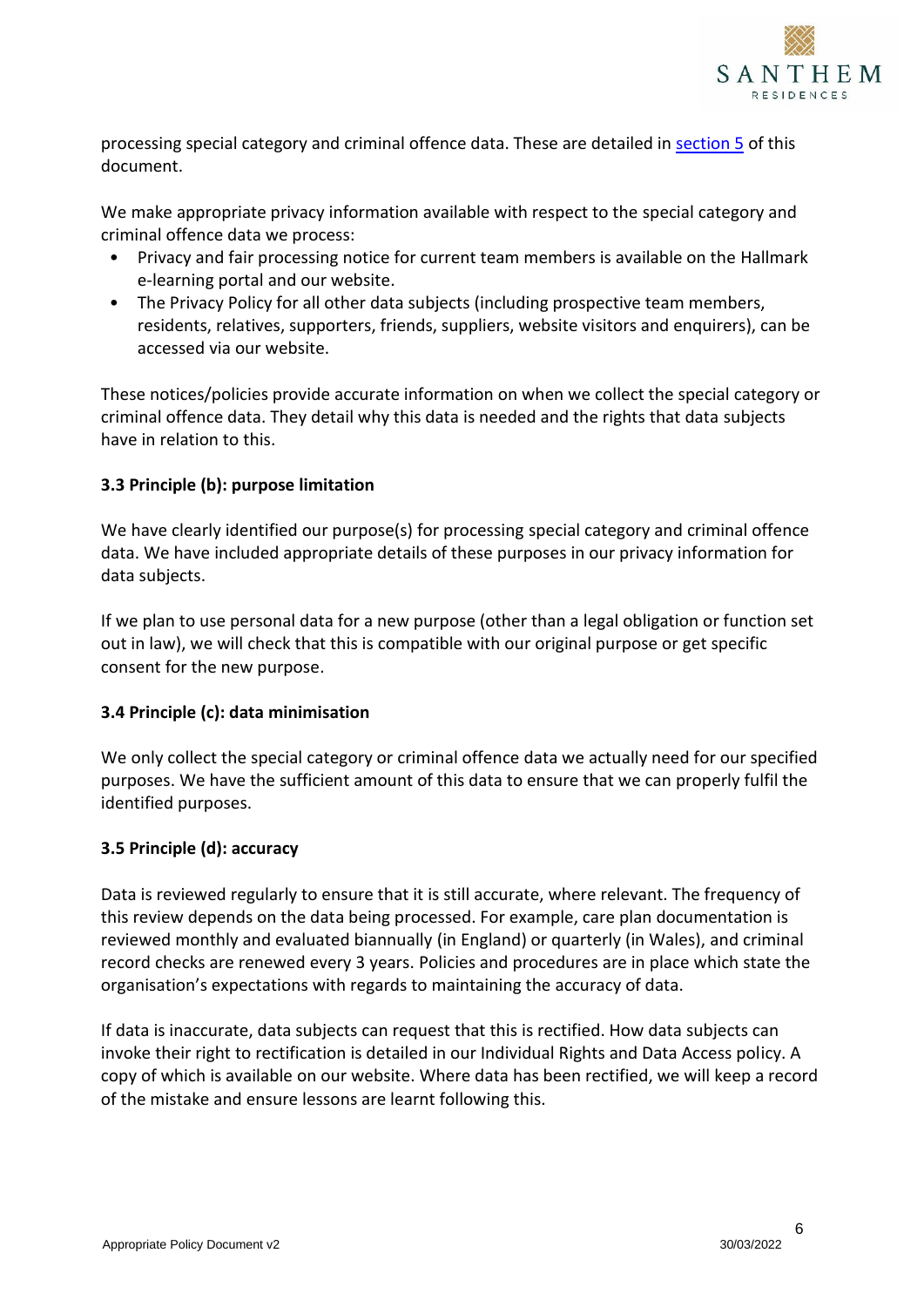

### <span id="page-6-0"></span>**3.6 Principle (e): storage limitation**

The special category and criminal offence data processed by us, is detailed in our record of processing and in our Records Management and Retention policy. Retention timescales are determined based on our legal obligations, as well as our interests and needs as a business. Where possible, we aim to mirror our retention timescales with those of NHS England.

Our Records Management and Retention policy also details how data should be archived and disposed of, when the retention timescale has passed. Spot checks of these processes are conducted by the DPO as part of their annual GDPR audit.

#### <span id="page-6-1"></span>**3.7 Principle (f): integrity and confidentiality (security)**

We have appropriate policies, procedures, and technical and organisational measures, to protect electronic and hard copy information. These are reviewed regularly and assessed as part of the annual GDPR audit conducted by the DPO.

A DPIA will be conducted when we are implementing major system or business change programs, involving the processing of personal data. DPIAs include an assessment of the risks to individuals and the risk mitigation measures in place.

#### <span id="page-6-2"></span>**4. Retention and erasure policies**

Our retention timescales are detail in our retention schedule, which is included in our Records Management and Retention policy and record of processing.

Special category data is retained for:

- Clients/owners: 7 years after death or from moving out of our community. We hold data relating to non-serious accidents for 10 years and 20 years for serious accidents.
- Team members (including contractors): 7 years after our employment contract or contractor agreement has ended. In respect of dermatitis risk assessments or annual skin surveillance, these are retained for 40 years from the date of the screening. We hold data relating to non-serious accidents for 10 years and 20 years for serious accidents.
- Prospective team members: Data will be held for 2 years if a prospective team member is unsuccessful in their application. If an offer of employment is made, this data will be retained for 7 years, as stated above for team members.
- Visitors: We hold data relating to non-serious accidents for 10 years and 20 years for serious accidents.

Hard copy data is either shredded or destroyed. IT equipment, potentially containing special category or criminal offence data, is destroyed securely.

7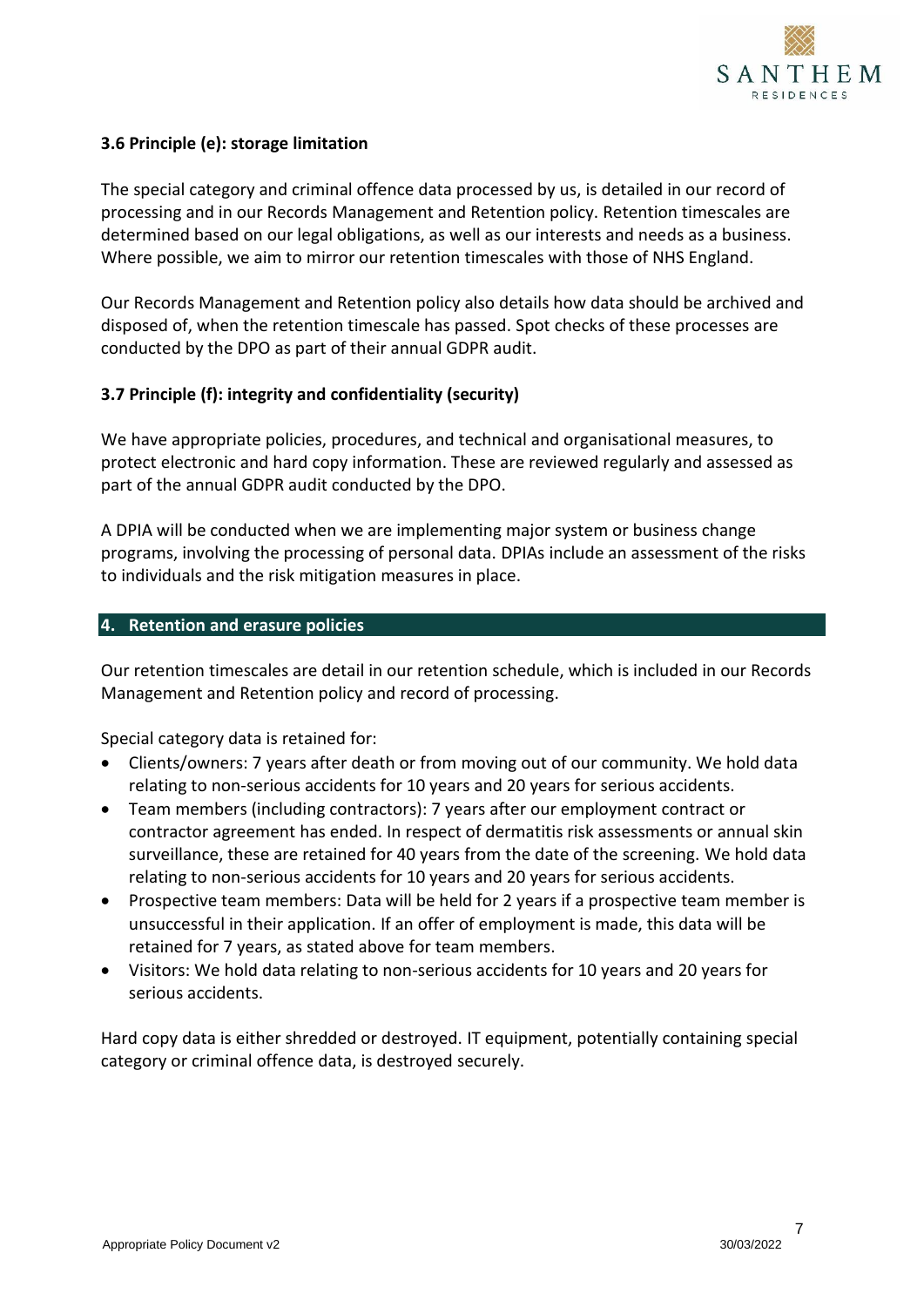

# **5. Schedule 1 conditions for processing**

We can only process special category data if we can meet one of the specific conditions in Article 9 of the UK GDPR. Five of the conditions for processing are provided solely in Article 9 of the UK GDPR. The other five require authorisation or a basis in UK law, which means we need to meet additional conditions set out in the Data Protection Act (DPA) 2018.

<span id="page-7-0"></span>

| <b>Data</b>                                              | Who it relates to        | <b>Reason for</b><br>processing        | Lawful basis (Article 6)                                                       | <b>Condition for processing</b><br>(Article 9/Schedule 1)                                                             |
|----------------------------------------------------------|--------------------------|----------------------------------------|--------------------------------------------------------------------------------|-----------------------------------------------------------------------------------------------------------------------|
| Health data relating to<br>physical and mental<br>health | Clients                  | Accident and<br>incident<br>management | $6(1)(c)$ : we have to comply<br>with a legal obligation                       | Article $9(2)(g)$ – substantial public<br>interest [DPA 2018, Schedule 1, Part 2,<br>paragraph 6]                     |
| Health data relating to<br>physical and mental<br>health | Prospective team members | Recruitment                            | $6(1)(b)$ : steps are required<br>prior to a contract with the<br>data subject | Article 9(2)(b) - Employment, social<br>security and social protection [DPA<br>2018, Schedule 1, Part 1, paragraph 1] |
| Racial or ethnic origin                                  | Prospective team members | Recruitment                            | $6(1)(b)$ : steps are required<br>prior to a contract with the<br>data subject | Article 9(2)(b) - Employment, social<br>security and social protection [DPA<br>2018, Schedule 1, Part 1, paragraph 1] |
| Health data relating to<br>physical and mental<br>health | Team members             | Accident and<br>incident<br>management | $6(1)(c)$ : we have to comply<br>with a legal obligation                       | Article 9(2)(b) - Employment, social<br>security and social protection [DPA<br>2018, Schedule 1, Part 1, paragraph 1] |
| Health data relating to<br>physical and mental<br>health | Team members             | Employee<br>performance<br>management  | $6(1)(c)$ : we have to comply<br>with a legal obligation                       | Article 9(2)(b) - Employment, social<br>security and social protection [DPA<br>2018, Schedule 1, Part 1, paragraph 1] |
| Trade union<br>membership                                | Team members             | Employee<br>performance<br>management  | $6(1)(c)$ : we have to comply<br>with a legal obligation                       | Article 9(2)(b) - Employment, social<br>security and social protection [DPA<br>2018, Schedule 1, Part 1, paragraph 1] |
| Health data relating to<br>physical and mental<br>health | Team members             | Employment                             | $6(1)(c)$ : we have to comply<br>with a legal obligation                       | Article 9(2)(b) - Employment, social<br>security and social protection [DPA<br>2018, Schedule 1, Part 1, paragraph 1] |
| Racial or ethnic origin                                  | Team members             | Employment                             | $6(1)(c)$ : we have to comply<br>with a legal obligation                       | Article 9(2)(b) - Employment, social<br>security and social protection [DPA<br>2018, Schedule 1, Part 1, paragraph 1] |